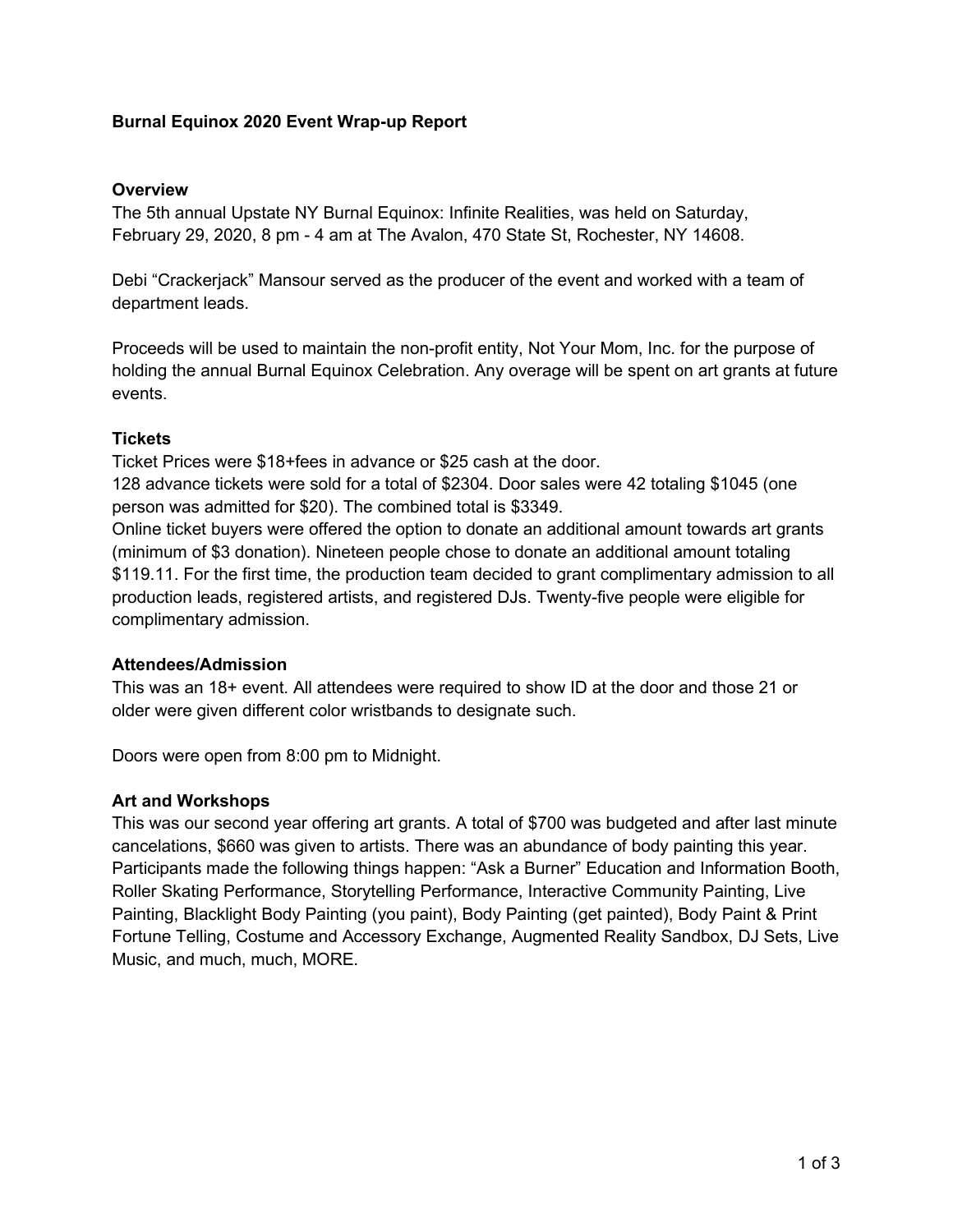## **Volunteerism**

The following persons volunteered as Lead Organizers:

| <b>DEPARTMENT</b> | <b>WHO</b>    | Head of the department is also<br>responsible for recruiting volunteers |  |
|-------------------|---------------|-------------------------------------------------------------------------|--|
|                   |               | Set up ticket purchase, secure                                          |  |
|                   |               | location/permits/insurance, facilitate official                         |  |
| Logistics         | Crackerjack   | BM status, overall event production                                     |  |
|                   |               | Recruit/coordinate artists to bring their work                          |  |
| Art               | <b>Stacie</b> | to the event, placement, onsite liaison                                 |  |
|                   |               | Develop door plan, Coordinate volunteers,                               |  |
| Door              | Morganna      | Check tickets/ID/Sign waiver                                            |  |
| Promo/            |               |                                                                         |  |
| Communications    | Crackerjack   | <b>FB/BM Site/Announce lists</b>                                        |  |
|                   |               | Recruit/coordinate DJs and other                                        |  |
|                   | Railroad &    | performances, secure equipment, assist with                             |  |
| Music             | Caboose       | setup/teardown                                                          |  |

#### **Items of Note**

The purpose of this event was to celebrate the Equinox and foster relationships within our regional Burner community, as well as raise money to keep this celebration a viable annual event going forward. We were thrilled that many participants traveled from as far as 4 hours away to attend.

Attendance was up from the prior year; 160 people attended in 2019, and 193 attended in 2020.

This was our second time at this venue. The venue made the event much easier to produce since pre- and post-cleaning of the space was handled by the venue. With that said, participants stayed behind to clean-up and adhere to the LNT principle. The venue owner was very impressed with our efforts.

140 drink tickets were purchased from the venue. Everyone on the Complimentary Admission list got at least one drink ticket (most got 2) and the first 100 tickets purchased also received a drink ticket.

The door swag was handmade and procured through a local artist.